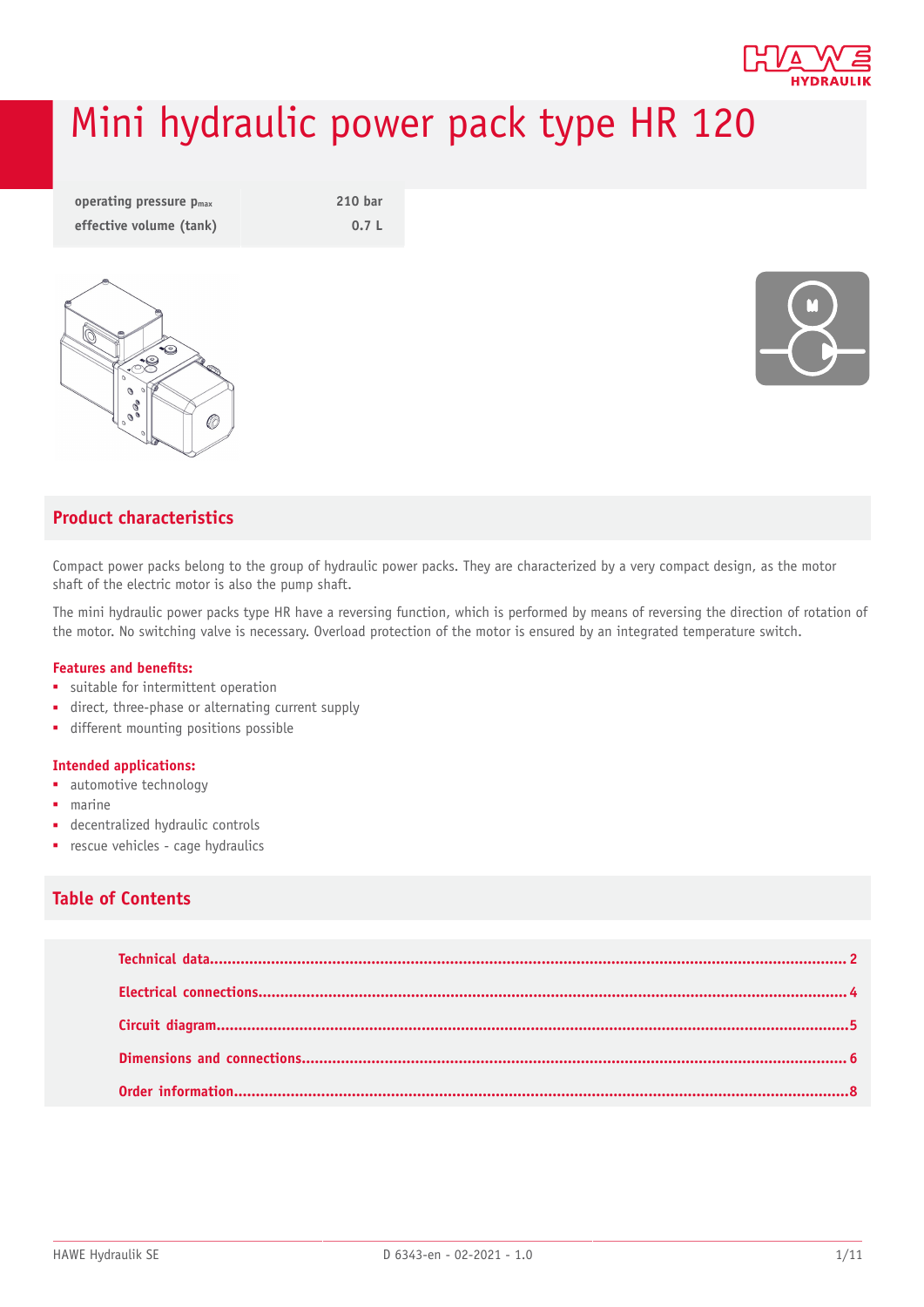

### <span id="page-1-0"></span>**Technical data**

### **General**

| weight              | $5.5$ kg           |
|---------------------|--------------------|
| ambient temperature | $-15$ to $+40$ °C  |
| tank capacity       | 0.70 L tank volume |

### **Hydraulic parameters**

Hydraulic fluid: mineral oil according to DIN 51524, other media on request

| pump type                       | radial piston pump                     |
|---------------------------------|----------------------------------------|
| hydraulic fluid temperature     | $-10$ to $+70$ °C                      |
| viscosity                       | 10-100 mm <sup>2</sup> /s              |
| permissible degree of pollution | max. class 20/18/15 according ISO 4406 |
| tank pressure                   | $-0.2$ to 2 bar                        |
| return flow rate                | max. 1 L/min                           |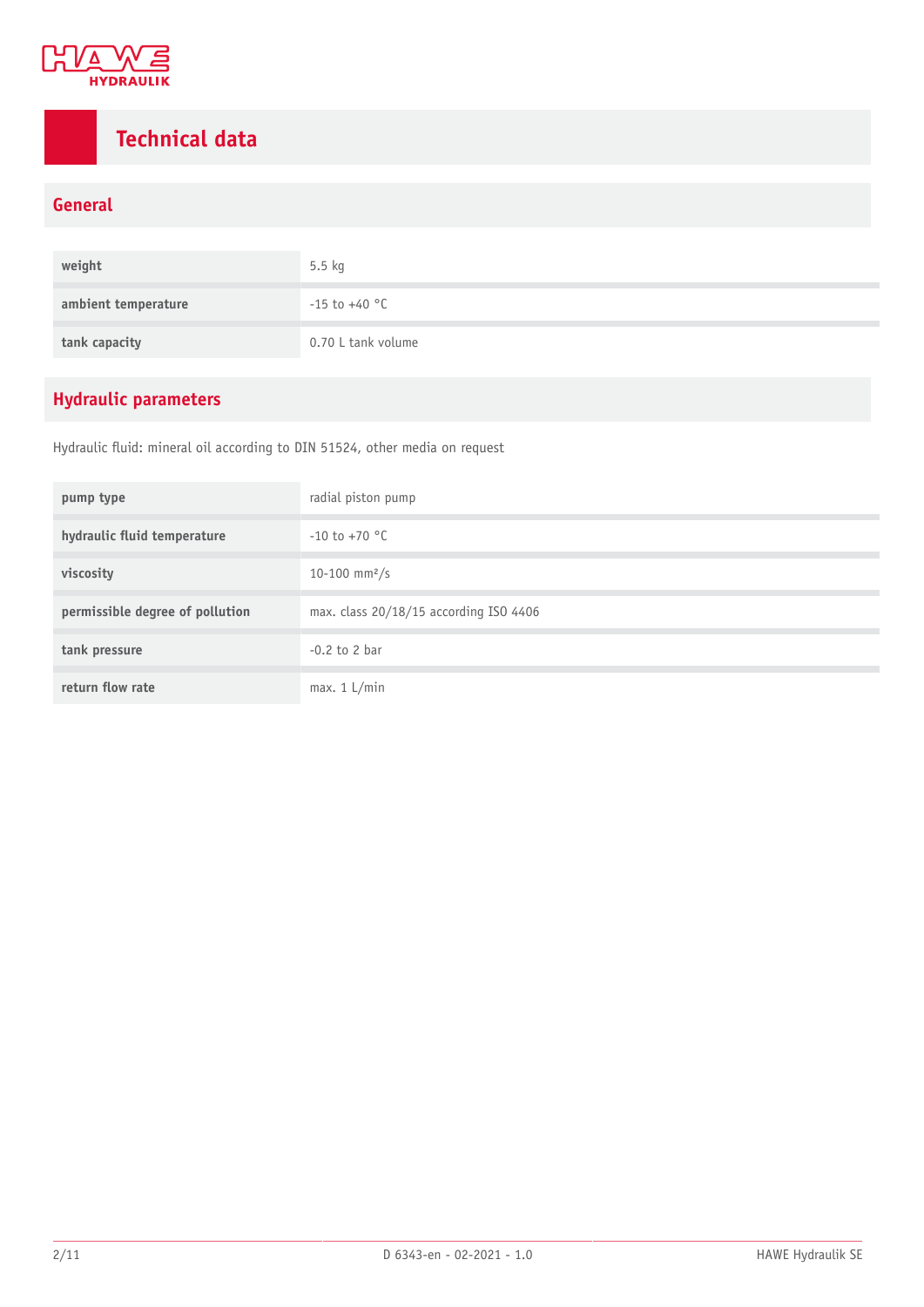

### **Electrical parameters**

### **Electrical parameters - Motor 230 V AC, 1-phase**

| Voltage                         | 230 V, 50/60 Hz                                                     |
|---------------------------------|---------------------------------------------------------------------|
| Power                           | $P1 = 300 W$                                                        |
| <b>Speed</b>                    | 3000 min <sup>-1</sup> at 50 Hz                                     |
| Power consump-<br>tion          | Starting current: max. 4 A<br>Rated current: max. 1.6 A             |
| Capacitor                       | $10 \mu F$                                                          |
| Duty cycle                      | Interval operation: S3-10 %                                         |
| <b>Overload</b><br>protection   | Temperature switch opens at 140 °C<br>(self-starting after cooling) |
| <b>Electrical</b><br>connection | Cables with ferrules                                                |
| Ingress protection<br>class     | IP65 according to DIN40050                                          |

#### at +25 °C temperature of hydraulic fluid, viscosity 46 mm²/s, tolerance ±5 %  $0.85$  $0,80$  $0,75$  $0,70$  $0,65$  $0,60$ volume flow [L/min] volume flow [L/min]  $0,55 0,50$  $0,45$  $0,40$  $\overline{04}$  $0,35$  $0,30$ 03  $0,25$  $0.20$  $\overline{02}$  $0,15$  $0.10$  $0,05$ pump type see order information  $\frac{1}{\sigma_0}$  $\frac{1}{80}$   $\frac{1}{100}$   $\frac{120}{120}$  pressure [bar]  $20$  $40$  $60$  $140$  $160$  $180$  $200$  $\overrightarrow{220}$

### **Electrical parameters - Motor 230 V and 400 V AC, 3-phase**

| Voltage /power<br>consumption   | 220 - 240 V $\Delta$ ; 50 Hz / 0.85 A<br>$220 - 280$ V $\Delta$ ; 60 Hz / 0.5 A<br>380 - 420 V Y; 50 Hz / 0.55 A<br>440 - 480 V Y; 60 Hz / 0.5 A |
|---------------------------------|--------------------------------------------------------------------------------------------------------------------------------------------------|
| Power                           | $P1 = 300 W$                                                                                                                                     |
| <b>Speed</b>                    | 3000 min <sup>-1</sup> at 50 Hz                                                                                                                  |
| Duty cycle                      | Interval operation: S3-10 %                                                                                                                      |
| <b>Overload</b><br>protection   | Temperature switch opens at 160 °C<br>(self-starting after cooling)                                                                              |
| <b>Electrical</b><br>connection | Cables with ferrules                                                                                                                             |
| Ingress protection<br>class     | IP65 according to DIN40050                                                                                                                       |

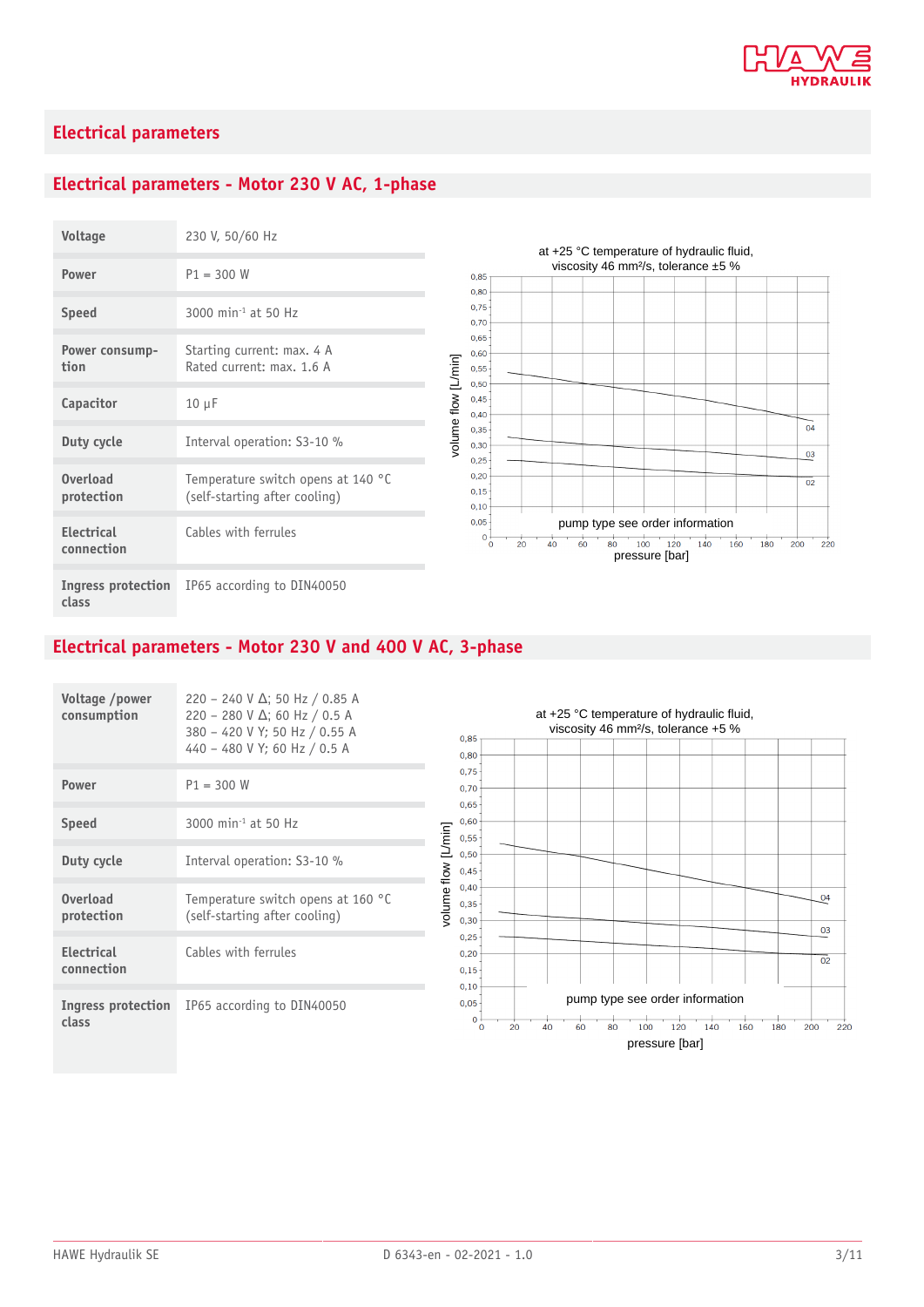

### <span id="page-3-0"></span>**Electrical connections**

Rotation direction of motor shaft





left-hand rotation\* right-hand rotation\*

\*viewed face to shaft

### **230 V AC**



thermal winding cover 140° - internally wired





### **230 V AC** Δ



reverse direction of rotation: exchange L2 and L3 TW = thermal winding cover  $--$  160 $^{\circ}$ 

**400 V AC Y**





reverse direction of rotation: exchange L2 and L3 TW = thermal winding cover -->  $160^{\circ}$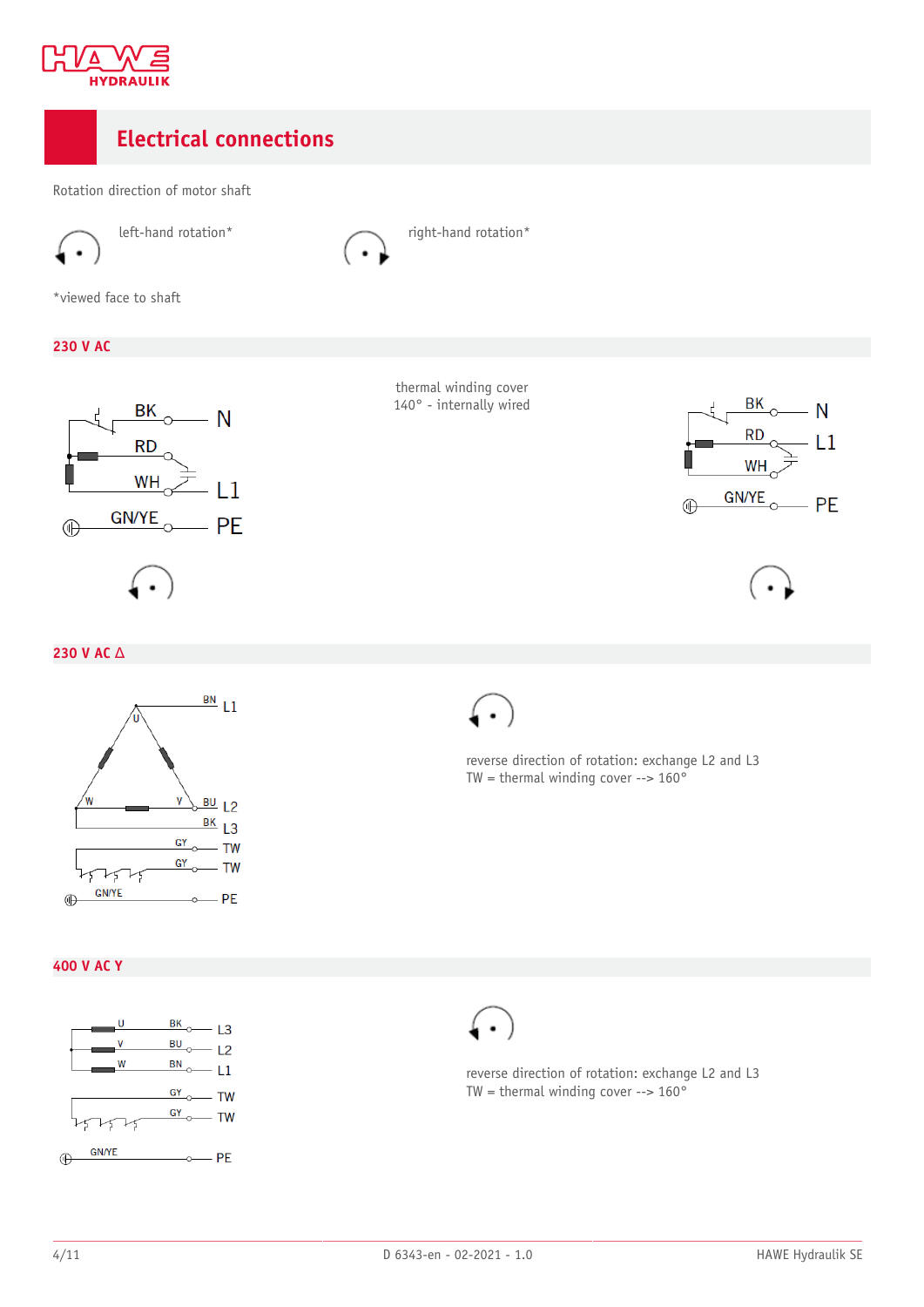

## <span id="page-4-0"></span>**Circuit diagram**



**HE71697A**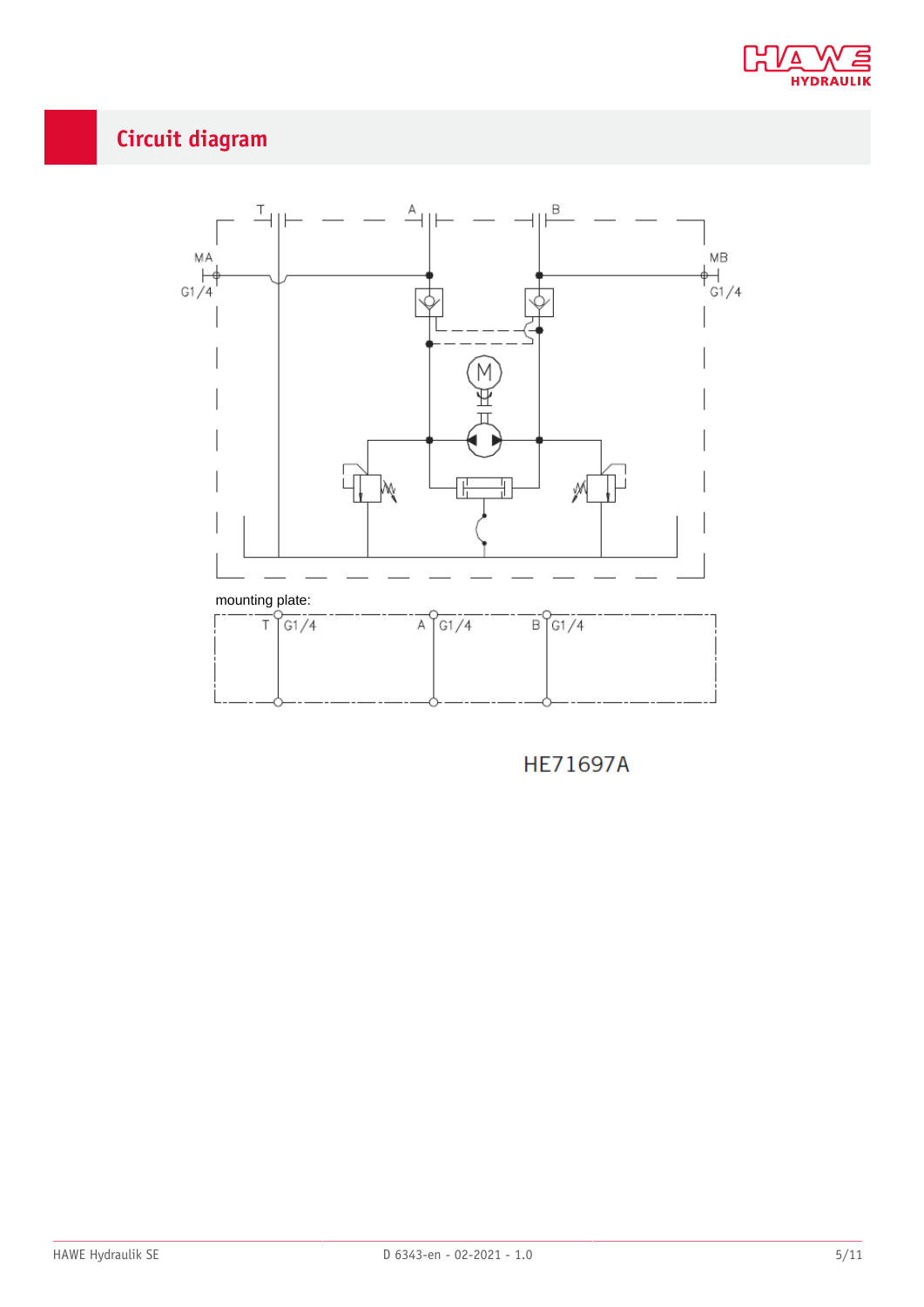

### <span id="page-5-0"></span>**Dimensions and connections**

Dimensions are given in mm.

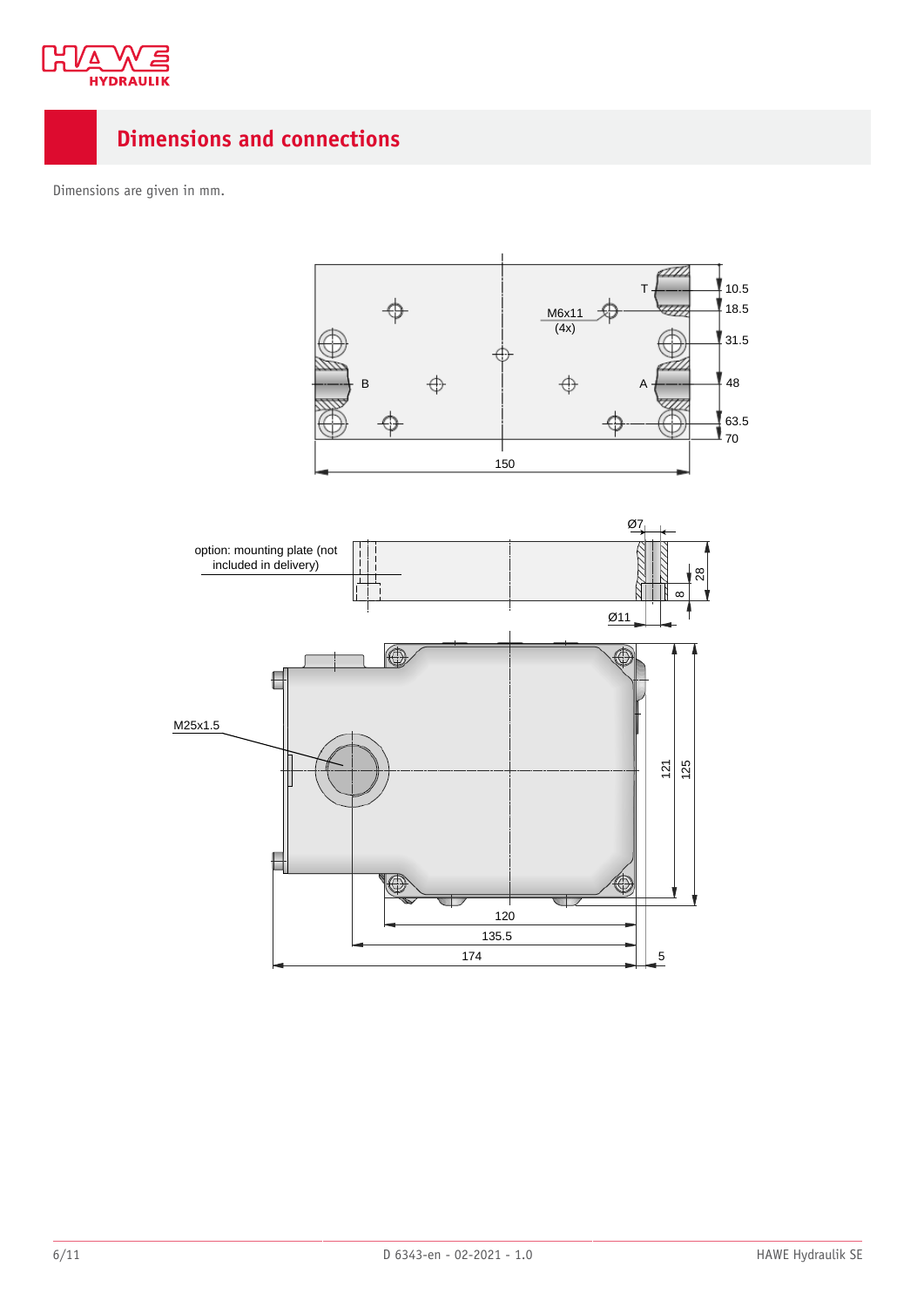



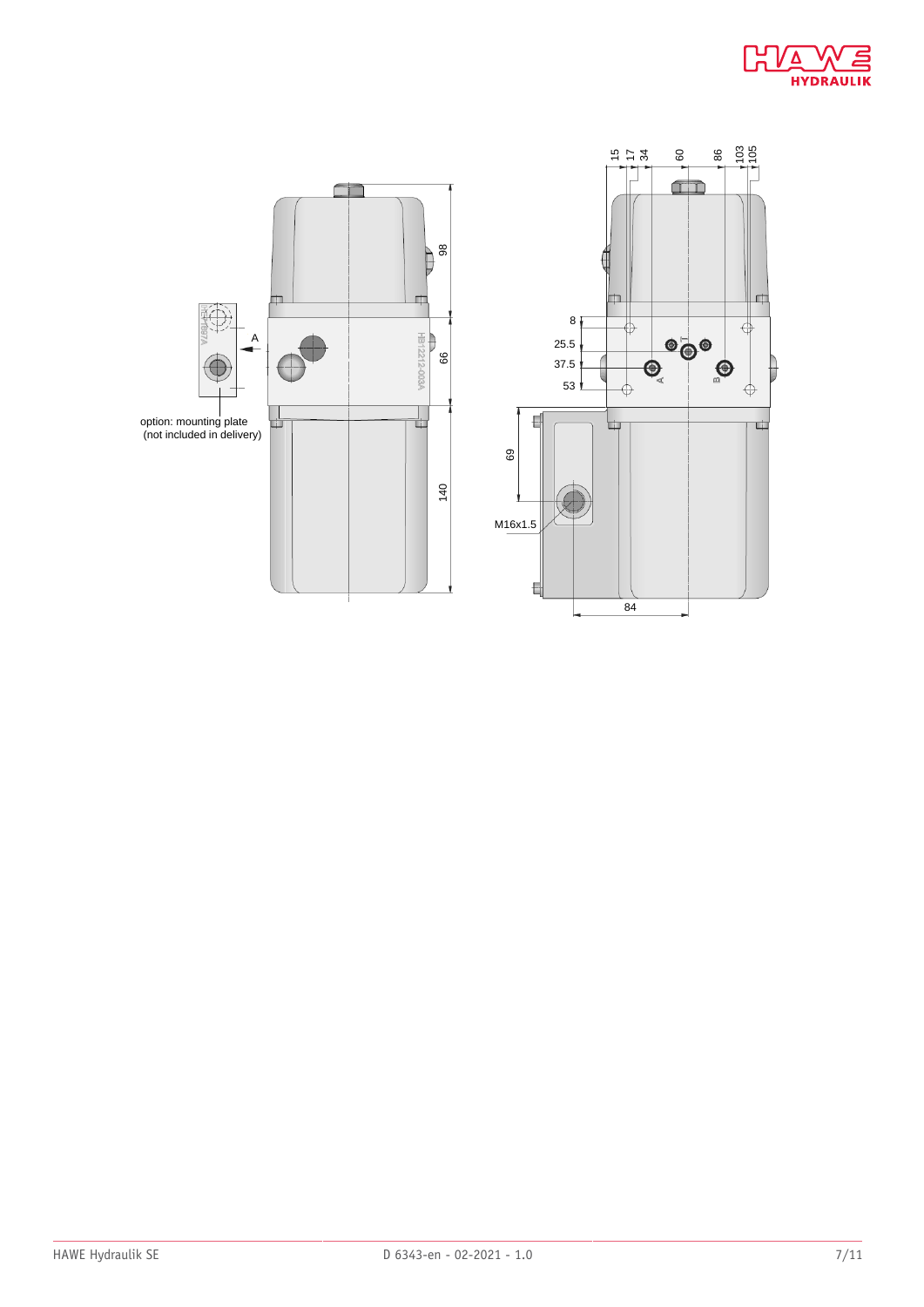

### <span id="page-7-0"></span>**Order information**

### **Type code**



#### **type**

### **design**

1 with double pilot operated check valve GRV

### **volume ow at 2800 r/min**

|             | 02 $0.24$ L/min                     |
|-------------|-------------------------------------|
|             | 03 0.32 L/min                       |
|             | 04 $\Big  0.52 \text{ L/min} \Big $ |
| matar tuna. |                                     |

#### **motor type**

| A | 3-phase motor               |
|---|-----------------------------|
|   | W alternating current motor |
|   | D   brush-type DC motor     |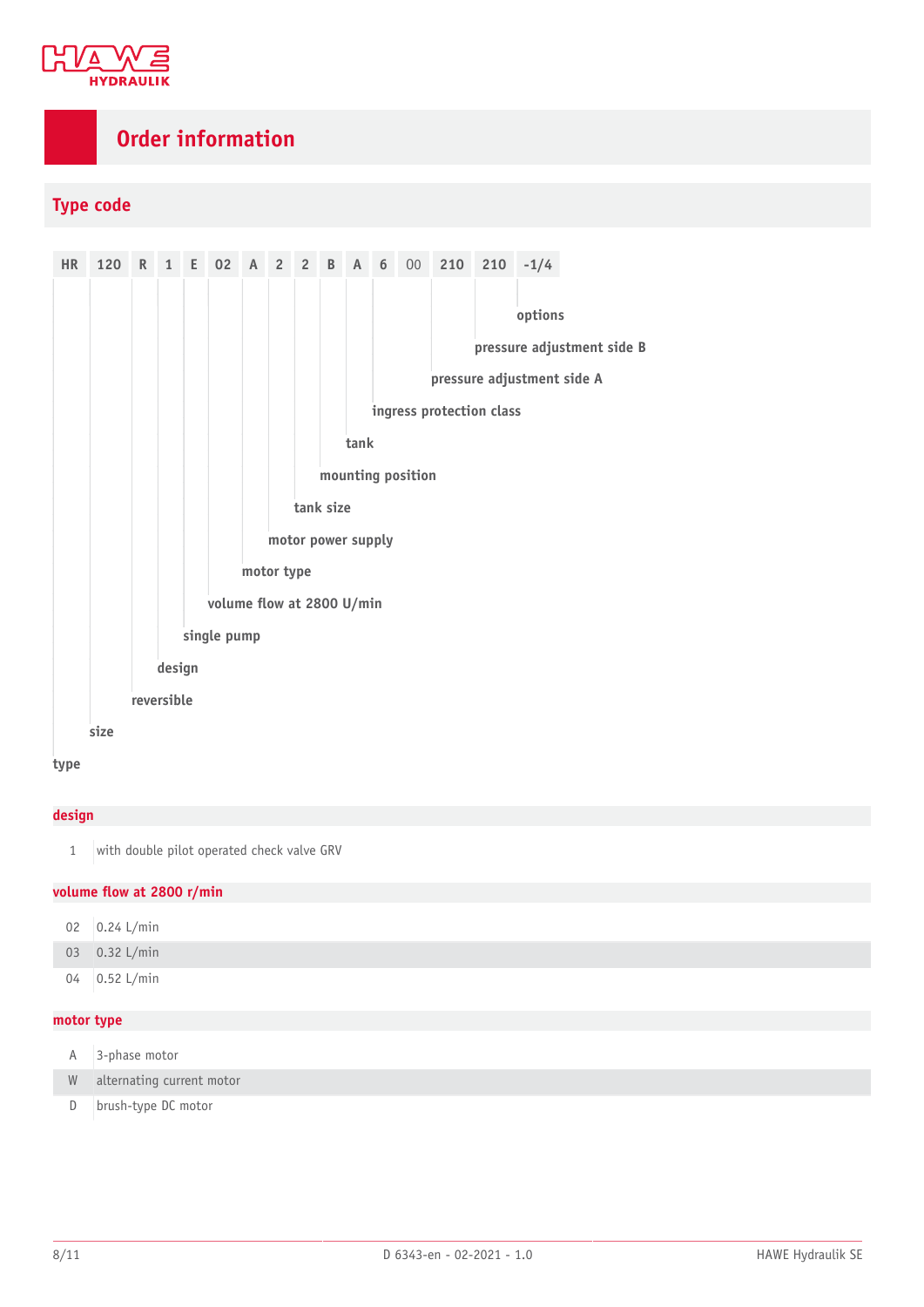

### **motor power supply**

| 1 | 230 V/1 Ph; 50/60 Hz |  |  |  |
|---|----------------------|--|--|--|
|   |                      |  |  |  |

- 2 380-420 V Υ; 50 Hz 440-480 V ϒ; 60 Hz
- 12 V DC
- 24 V DC
- 220-240 V Δ; 50 Hz 220-280 V Δ; 60 Hz

### **tank size**

0.7 L

### **mounting position**

B arbitrary

#### **tank**

A aluminum tank

### **ingress protection class**

6\* IP65

\*Only in conjunction with suitable, professionally installed cable glands. Not included in delivery.

#### **pressure adjustment side A**

| 40  |                    | 40 bar |
|-----|--------------------|--------|
| 50  |                    | 50 bar |
| 60  |                    | 60 bar |
| 70  |                    | 70 bar |
| 80  |                    | 80 bar |
| 90  |                    | 90 bar |
| 100 | 100 bar            |        |
| 110 | 110 bar            |        |
| 120 | 120 bar            |        |
| 130 | 130 bar            |        |
| 140 | 140 bar            |        |
| 150 | 150 bar            |        |
| 160 | 160 bar            |        |
| 170 | 170 bar            |        |
| 180 | 180 bar            |        |
| 190 | 190 bar            |        |
| 200 | 200 bar            |        |
| 210 | 210 <sub>bar</sub> |        |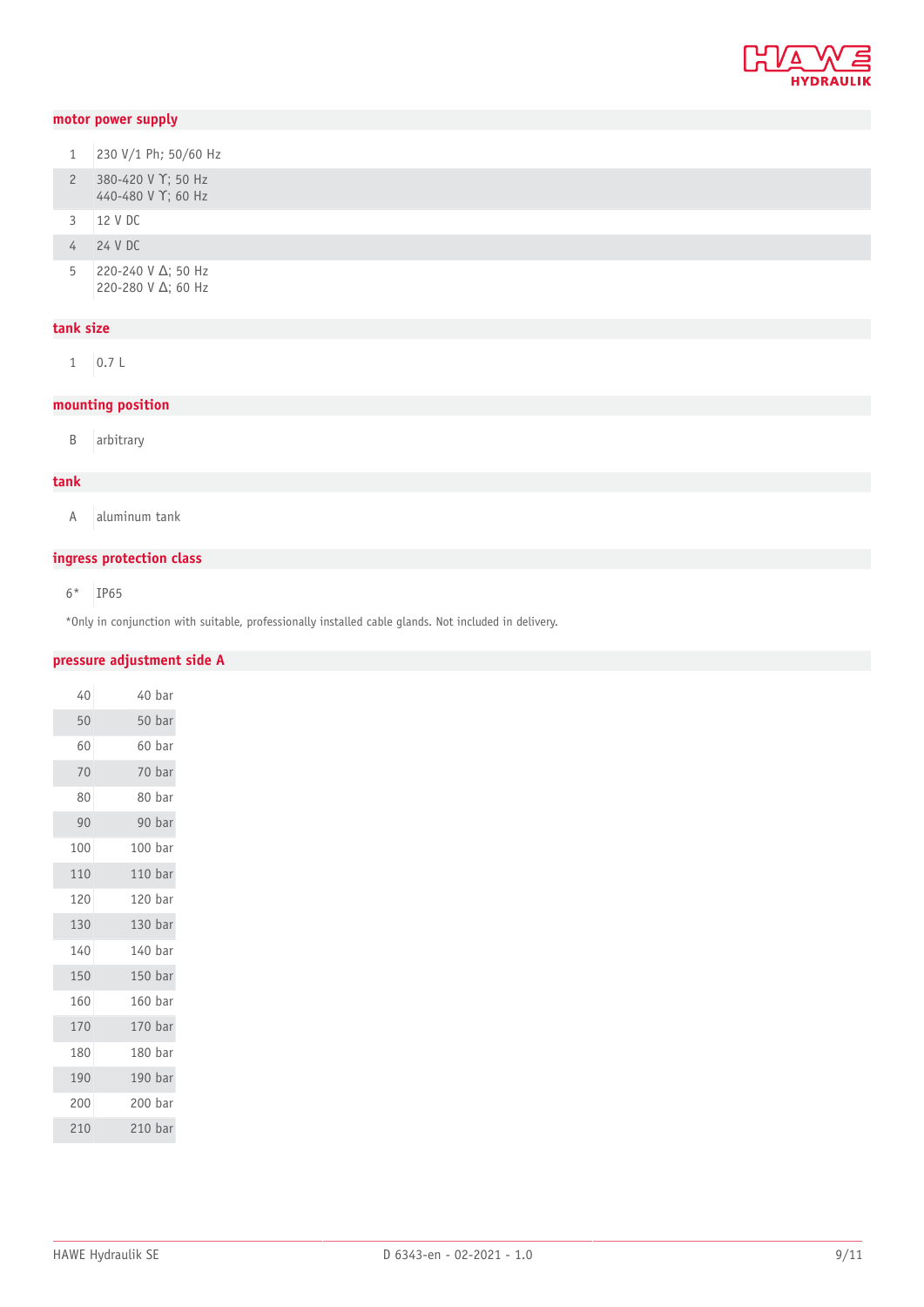

### **pressure adjustment side B**

| 40  |                    | 40 bar |
|-----|--------------------|--------|
| 50  |                    | 50 bar |
| 60  |                    | 60 bar |
| 70  |                    | 70 bar |
| 80  |                    | 80 bar |
| 90  |                    | 90 bar |
| 100 | 100 bar            |        |
| 110 | 110 <sub>bar</sub> |        |
| 120 | 120 bar            |        |
| 130 | 130 bar            |        |
| 140 | 140 bar            |        |
| 150 | 150 bar            |        |
| 160 | 160 bar            |        |
| 170 | 170 bar            |        |
| 180 | 180 bar            |        |
| 190 | 190 bar            |        |
| 200 | 200 bar            |        |
| 210 | 210 <sub>bar</sub> |        |

### **options**

 $-1/4$  with mounting plate G1/4"